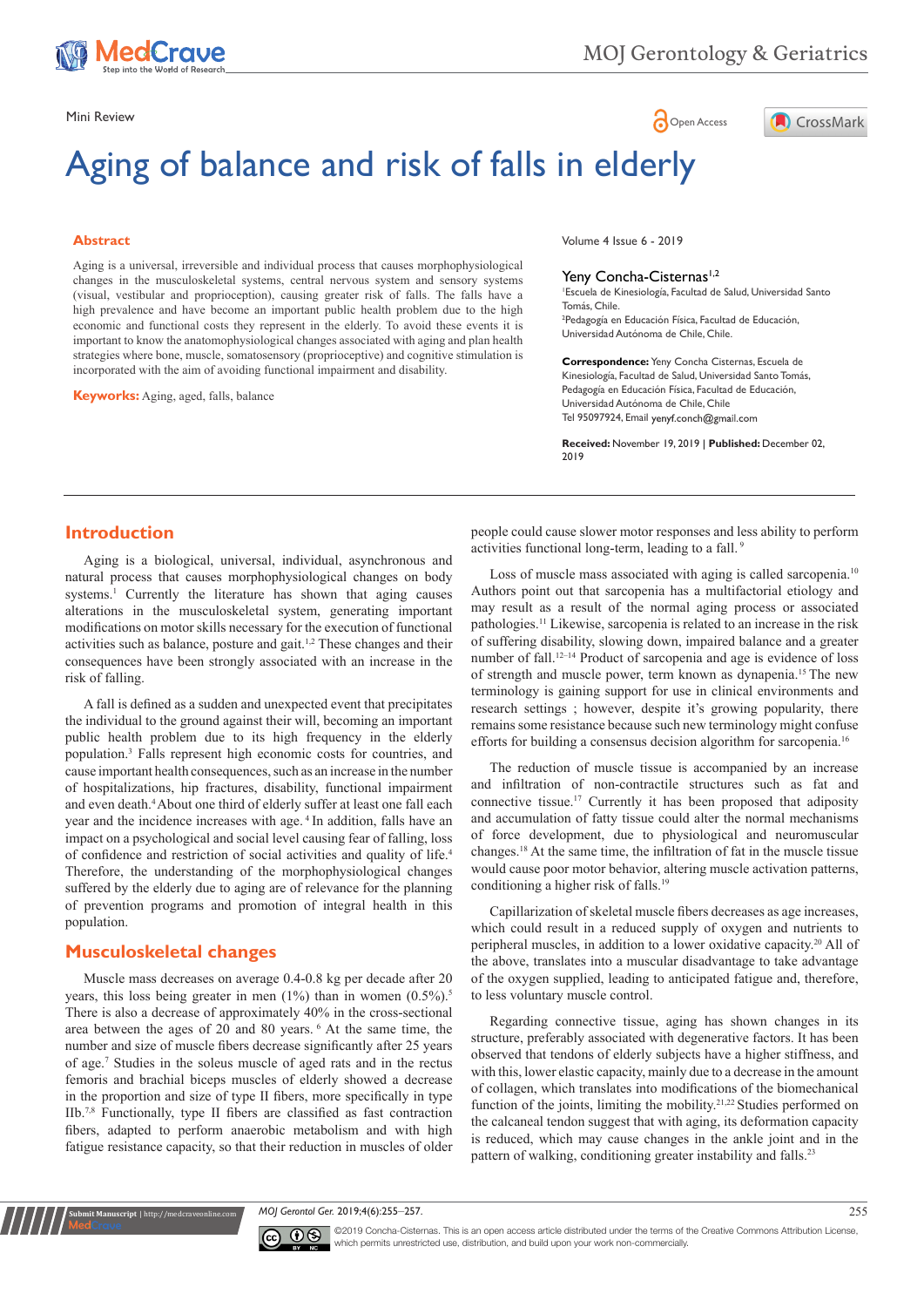As for bone tissue, it undergoes changes in trabecular architecture and cortical porosity.13 The osteones present in the bone cortex decrease with age, inducing fragility, osteoporosis, falls and fractures.<sup>24</sup> In the elderly, the most frequent fracture occurs in the coxofemoral joint, due to variations in the histological properties of the femoral neck such as cortical thinning and loss of spongy bone,<sup>25,26</sup> causing a high level of morbidity, mortality and disability.25 It has also been reported that aging is accompanied by a decrease in osteoblastic modulation, which negatively influences bone mineral density and explains the high rates of fractures caused by falls in the elderly.<sup>26</sup>

Structurally, the bone system undergoes changes with age. This is reflected in changes in the spine, such as the occurrence of hypercifosis, which is defined an excesive anterior curvature in the thoracic spine. This curvature has been associated with function limitations, decreased balance, falls, fractures and decreased quality of life in elderly.<sup>27</sup>

Finally, with aging, a reduction in the number of mechanoreceptors of the sole has been reported, which is accompanied by a decrease in plantar sensitivity.28 This decline is exacerbated by footwear, which impairs awareness of foot position through decreased tactile feedback, generating difficulty in maintaining standing position and increasing the risk of falls.<sup>29</sup>

### **Conclusion**

Elderly have morphophysiological changes due to aging, which become factors that determine the risk of falls. These changes include the reduction in number and size of muscle fiber, loss of muscle strength, etc. The combination of these alterations translates into a greater vulnerability of the elderly in the face of disturbances in both static and dynamic activities. Therefore, it is recommended that fall prevention strategies incorporate activities that include multicomponent stimulation in order to avoid functional impairment and even disability.

## **Acknowledgments**

None.

#### **Conflicts of interest**

The authors of this manuscript have no competing interests.

#### **References**

- 1. [Thomas E, Battaglia G, Patti A, et al. Physical activity programs for](https://www.ncbi.nlm.nih.gov/pubmed/31277132)  [balance and fall prevention in elderly: A systematic review.](https://www.ncbi.nlm.nih.gov/pubmed/31277132) *Medicine*. [2019;98\(27\):1–9.](https://www.ncbi.nlm.nih.gov/pubmed/31277132)
- 2. Ricci NA, Aratani MC, Doná [F, et al. Systematic review on the effects of](http://www.scielo.br/scielo.php?script=sci_arttext&pid=S1413-35552010000500003)  [vestibular rehabilitation in middle-aged and elderly adults.](http://www.scielo.br/scielo.php?script=sci_arttext&pid=S1413-35552010000500003) *Braz J Phys Ther*[. 2010;14:361–371.](http://www.scielo.br/scielo.php?script=sci_arttext&pid=S1413-35552010000500003)
- 3. Gonzá[lez G, Marín PP, Pereira G. Characteristics of the falls into the adult](https://scielo.conicyt.cl/scielo.php?script=sci_arttext&pid=S0034-98872001000900007)  [major who lives in the community.](https://scielo.conicyt.cl/scielo.php?script=sci_arttext&pid=S0034-98872001000900007) *Rev med Chile*. 2001;129(9):1021– [1030.](https://scielo.conicyt.cl/scielo.php?script=sci_arttext&pid=S0034-98872001000900007)
- 4. [Ku YC, Liu ME, Tsai YF, et al. Associated factors for falls, recurrent](https://www.sciencedirect.com/science/article/pii/S1873959812001007)  [falls, and injurious falls in aged men living in taiwan veterans homes.](https://www.sciencedirect.com/science/article/pii/S1873959812001007)  *[International Journal of Gerontology](https://www.sciencedirect.com/science/article/pii/S1873959812001007)*. 2013;7(2):80–84.
- 5. [Brook MS, Wilkinson DJ, Phillips BE, et al. Skeletal muscle homeostasis](https://www.ncbi.nlm.nih.gov/pubmed/26010896)  [and plasticity in youth and ageing: impact of nutrition and exercise.](https://www.ncbi.nlm.nih.gov/pubmed/26010896) *Acta Physiologica*[. 2016;216\(1\):15–41.](https://www.ncbi.nlm.nih.gov/pubmed/26010896)
- 6. [Cobley JN, Moult PR, Burniston JG, et al. Exercise improves](https://www.ncbi.nlm.nih.gov/pubmed/25537184)  [mitochondrial and redox-regulated stress responses in the elderly: better](https://www.ncbi.nlm.nih.gov/pubmed/25537184)  late than never!. *Biogerontology*[. 2015;16\(2\):249–264.](https://www.ncbi.nlm.nih.gov/pubmed/25537184)
- 7. [Christie A, Kamen G. Motor unit firing behavior during prolonged](https://www.ncbi.nlm.nih.gov/pubmed/18448360)  [50% MVC dorsiflexion contractions in young and older adults.](https://www.ncbi.nlm.nih.gov/pubmed/18448360) *J [Electromyogr Kinesiol](https://www.ncbi.nlm.nih.gov/pubmed/18448360)*. 2009;19(4):543–552.
- 8. [Bougea A, Papadimas G, Papadopoulos C, et al. An age-related](https://www.ncbi.nlm.nih.gov/pmc/articles/PMC5126794/)  [morphometric profile of skeletal muscle in healthy untrained women.](https://www.ncbi.nlm.nih.gov/pmc/articles/PMC5126794/) *J Clin Med*[. 2016;5\(11\):97.](https://www.ncbi.nlm.nih.gov/pmc/articles/PMC5126794/)
- 9. [Perkisas S, De Cock A, Verhoeven V, Vandewoude M. Physiological and](https://www.sciencedirect.com/science/article/abs/pii/S1878764916000073)  [architectural changes in the ageing muscle and their relation to strength](https://www.sciencedirect.com/science/article/abs/pii/S1878764916000073)  [and function in sarcopenia.](https://www.sciencedirect.com/science/article/abs/pii/S1878764916000073) *Eur Geriatr Med*. 2016;7(3):201–206.
- 10. [Brown DW, Brown DR, Heath GW, et al. Associations between physical](https://www.ncbi.nlm.nih.gov/pubmed/15126726)  [activity dose and health-related quality of life.](https://www.ncbi.nlm.nih.gov/pubmed/15126726) *Med Sci Sports Exerc.* [2004;36\(5\):890–896](https://www.ncbi.nlm.nih.gov/pubmed/15126726).
- 11. [Thomas DR. Sarcopenia.](https://www.ncbi.nlm.nih.gov/pubmed/25568649/) *Clin Geriatr Med*. 2010;26(2):331–346.
- 12. [Jentoft AJC, Baeyens JP, Bauer JM, et al. Sarcopenia: European](http://www.sagg.org.ar/wp/wp-content/uploads/2015/11/Consenso-2010-Sarcopenia-Age-and-aging.pdf)  [consensus on its definition and diagnosis. Report on the european](http://www.sagg.org.ar/wp/wp-content/uploads/2015/11/Consenso-2010-Sarcopenia-Age-and-aging.pdf)  [working group on sarcopenia in advanced age people Oxfford University.](http://www.sagg.org.ar/wp/wp-content/uploads/2015/11/Consenso-2010-Sarcopenia-Age-and-aging.pdf)  *Age and Ageing*[. 2010;39\(4\):412–423.](http://www.sagg.org.ar/wp/wp-content/uploads/2015/11/Consenso-2010-Sarcopenia-Age-and-aging.pdf)
- 13. [Fornelli G, Isaia G, D'Amelio P. Ageing, muscle and bone.](http://www.jgerontology-geriatrics.com/wp-content/uploads/2016/09/RivJGG_3_16.pdf) *Official [Journal of the Italian Society of Gerontology and Geriatrics](http://www.jgerontology-geriatrics.com/wp-content/uploads/2016/09/RivJGG_3_16.pdf)*. 2016:75.
- 14. [Fielding RA, Vellas B, Evans WJ, et al. Sarcopenia: an undiagnosed](https://www.ncbi.nlm.nih.gov/pubmed/21527165)  [condition in older adults. Current consensus definition: prevalence,](https://www.ncbi.nlm.nih.gov/pubmed/21527165)  [etiology, and consequences. International working group on sarcopenia.](https://www.ncbi.nlm.nih.gov/pubmed/21527165)  *J Am Med Dir Assoc*[. 2011;12\(4\):249–256.](https://www.ncbi.nlm.nih.gov/pubmed/21527165)
- 15. [Manini TM, Clark BC. Dynapenia and aging: an update.](https://www.ncbi.nlm.nih.gov/pubmed/21444359) *J Gerontol A Biol Sci Med Sci*[. 2011;67\(1\):28–40.](https://www.ncbi.nlm.nih.gov/pubmed/21444359)
- 16. Janssen I. Evolution of sarcopenia research. *Applied Physiology, Nutrition, and Metabolism*. 2010;35(5):707–712.
- 17. [Hilton TN, Tuttle LJ, Bohnert KL, et al. Excessive adipose tissue](https://www.ncbi.nlm.nih.gov/pubmed/18801853)  [infiltration in skeletal muscle in individuals with obesity, diabetes](https://www.ncbi.nlm.nih.gov/pubmed/18801853)  [mellitus, and peripheral neuropathy: association with performance and](https://www.ncbi.nlm.nih.gov/pubmed/18801853)  function. *Phys Ther*[. 2008;88\(11\):1336–1344.](https://www.ncbi.nlm.nih.gov/pubmed/18801853)
- 18. [Pajoutan M, Sangachin MG, Cavuoto LA. Central and peripheral fatigue](https://www.ncbi.nlm.nih.gov/pubmed/28732481)  [development in the shoulder muscle with obesity during an isometric](https://www.ncbi.nlm.nih.gov/pubmed/28732481)  endurance task. *[BMC musculoskeletal disord](https://www.ncbi.nlm.nih.gov/pubmed/28732481)*. 2017;18(1):314.
- 19. [Mendez-Rebolledo G, Guzman-Muñoz E, Ramírez-Campillo R, et al.](https://www.ncbi.nlm.nih.gov/pubmed/31275760)  [Influence of adiposity and fatigue on the scapular muscle recruitment](https://www.ncbi.nlm.nih.gov/pubmed/31275760)  order. *PeerJ*[. 2019;7:e7175.](https://www.ncbi.nlm.nih.gov/pubmed/31275760)
- 20. [Verdijk LB, Snijders T, Holloway TM, et al. Resistance training](https://www.ncbi.nlm.nih.gov/pubmed/27327032)  [increases skeletal muscle capillarization in healthy older Men.](https://www.ncbi.nlm.nih.gov/pubmed/27327032) *Med Sci Sports Exerc*[. 2016;48\(11\):2157–2164.](https://www.ncbi.nlm.nih.gov/pubmed/27327032)
- 21. [Couppe C, Hansen P, Kongsgaard M, et al. Mechanical properties and](https://www.ncbi.nlm.nih.gov/pubmed/19556458)  [collagen cross-linking of the patellar tendon in old and young men.](https://www.ncbi.nlm.nih.gov/pubmed/19556458) *J Appl Physiol*[. 2009;107\(3\):880–886.](https://www.ncbi.nlm.nih.gov/pubmed/19556458)
- 22. [Kumagai J, Sarkar K, Uhthoff HK, et al. Immunohistochemical](https://www.ncbi.nlm.nih.gov/pubmed/7961134)  [distribution of type-i, type-ii and type-iii collagens in the rabbit](https://www.ncbi.nlm.nih.gov/pubmed/7961134)  [supraspinatus tendon insertion. J. Anat 1994;185:279-284.](https://www.ncbi.nlm.nih.gov/pubmed/7961134)
- 23. [Franz JR, Thelen DG. Imaging and simulation of Achilles tendon](https://www.ncbi.nlm.nih.gov/pubmed/27209552)  [dynamics: Implications for walking performance in the elderly.](https://www.ncbi.nlm.nih.gov/pubmed/27209552) *J Biomech*[. 2016;49\(9\):1403–1410.](https://www.ncbi.nlm.nih.gov/pubmed/27209552)
- 24. [Veronesi F, Torricelli P, Borsari V, et al. Mesenchymal stem cells in the](https://www.ncbi.nlm.nih.gov/pubmed/22181705)  [aging and osteoporotic population.](https://www.ncbi.nlm.nih.gov/pubmed/22181705) *Critical Reviews™ in Eukaryotic Gene Expression*[. 2011;21\(4\):363–377.](https://www.ncbi.nlm.nih.gov/pubmed/22181705)